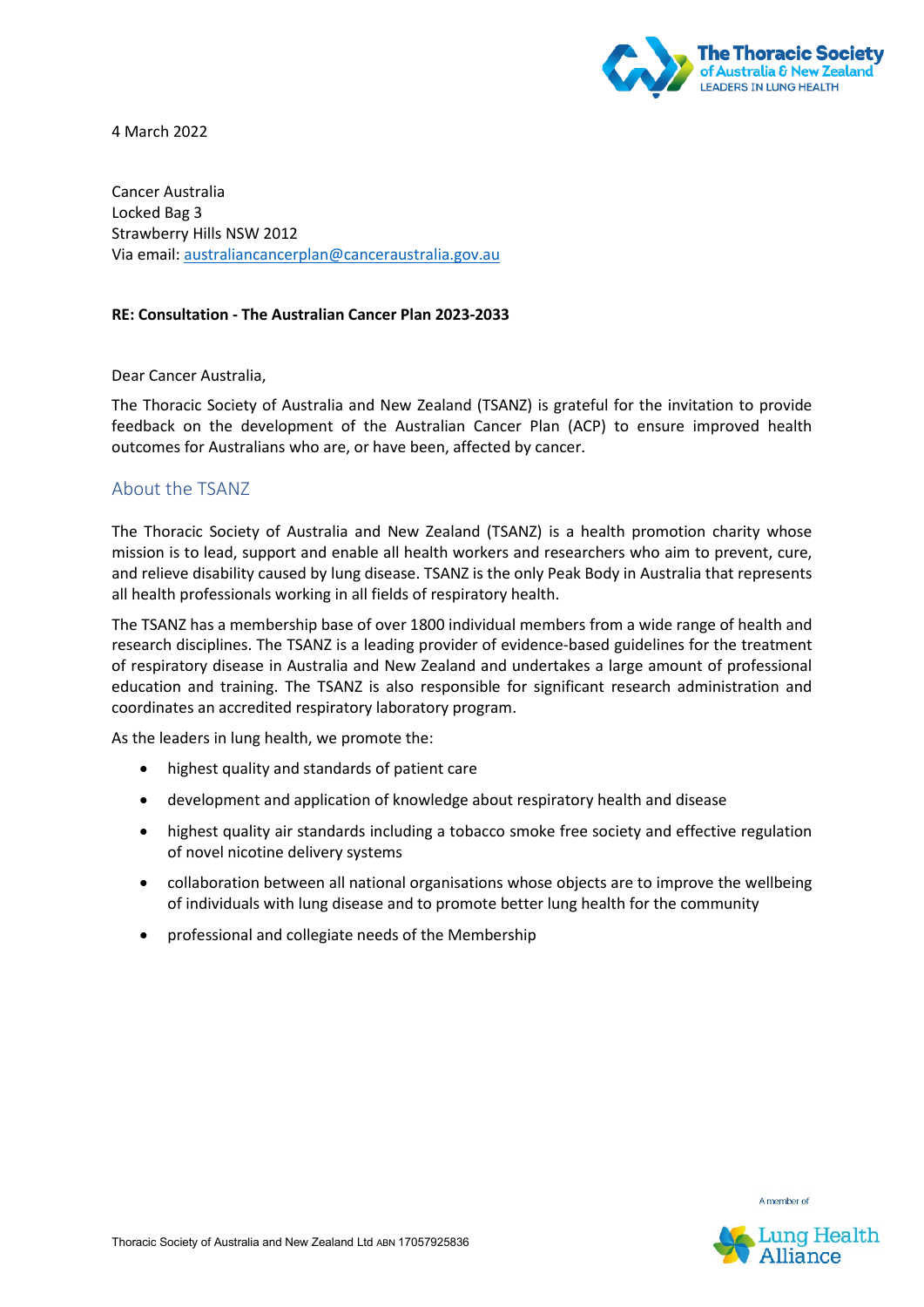

# The Australian Cancer Plan 2023–2033

# Vision for the Australian Cancer Plan

#### **Foreword**

In Australia, cancer accounts for 18% of the burden of ill health, with over 1 million alive Australians currently living, or having lived, with cancer.<sup>[1](#page-1-0)</sup> In 2021, an estimated 151,000 people were diagnosed with cancer, a number that is expected to increase to  $185,000$  in  $2031<sup>1</sup>$  The TSANZ sees the development of the ACP as an opportunity to improve the burden of cancer in Australia through enhancing education for both awareness and cancer prevention in all communities and end-users. The community and primary care settings are key targets for preventative measures, as well as being drivers to improve and extend existing screening programs which will increase early detection and cancer outcomes. A key opportunity isthe establishment of future clinical quality registries to improve understanding about cancer outcomes, the patient journey, comorbidities, and potential unknown risks. This opportunity is underpinned by embracing technology and overhauling the jurisdictional health platforms so that an integrated and forward-looking platform can be developed.

# **1. What would you like to see the Australian Cancer Plan achieve?**

The Thoracic Society hopes to see a positive impact of the ACP through the development of public health campaigns to target various cancer types and causes based on their burden of disease and the potential magnitude of impact. For example, lung cancer remains the leading cause of cancer mortality in Australia, accounting for 18% of cancer deaths in 2021. $<sup>1</sup>$  In large part, this is due to lung cancer</sup> diagnosis occurring in an advanced stage of disease. A targeted screening program of at-risk populations will capture individuals with early-stage disease and will therefore increase the proportion of individuals amenable to curative treatment. The benefits of research on improving outcomes in cancer are undisputed. Sustained investment in high-burden cancers will result in improvements in survival rate.

It is also crucial that the future ACP includes primary prevention of cancers. This framework would need to be broad in its approach and include both environmental and occupational factors, lifestyle factors including obesity, infections (e.g., viral infections which can lead to cancers like Hep C, EBV etc), social factors including deprivation and stress, and the societal and political factors which lead to these. Diseases (especially cancers) are inextricably linked with social factors and cannot be addressed without ameliorating inequalities. Evidence also suggests that tailoring cancer prevention through the integration of precision medicine (matching to known genomic and environmental factors) will allow for additional risk stratification.[2](#page-1-1)

Meanwhile, despite declines in tobacco use with 11% of Australians smoking daily, this affliction continues to cause 22% of cancers, 78% of the lung cancer burden, 41% of respiratory disease,<sup>[3](#page-1-2)</sup> and causes more deaths than all other external risk factors put together.<sup>[4](#page-1-3)</sup> A 2021 Australian cohort study of 229,028 participants over 45 years of age, found almost half of current smokers (48.3%) will develop



<span id="page-1-0"></span><sup>1</sup> Australian Institute of Health and Welfare 2021. Cancer in Australia 2021. Cancer series no. 133. Cat. no. CAN 144. Canberra: AIHW

<span id="page-1-1"></span><sup>2</sup> Loomans-Kropp HA, Umar A. Cancer prevention and screening: the next step in the era of precision medicine. NPJ precision oncology. 2019 Jan 28;3(1):1-8.

<span id="page-1-2"></span><sup>3</sup> National Drug Strategy Household Survey 2019. PHE 270[; https://www.aihw.gov.au/getmedia/77dbea6e-f071-495c-b71e-](https://www.aihw.gov.au/getmedia/77dbea6e-f071-495c-b71e-3a632237269d/aihw-phe-270.pdf)[3a632237269d/aihw-phe-270.pdf](https://www.aihw.gov.au/getmedia/77dbea6e-f071-495c-b71e-3a632237269d/aihw-phe-270.pdf)

<span id="page-1-3"></span><sup>4</sup> AIHW Australian Burden of Disease study 2019 Series no 19 Cat no BOD22[; https://www.aihw.gov.au/reports/burden-of](https://www.aihw.gov.au/reports/burden-of-disease/burden-disease-study-illness-death-2015/summary)[disease/burden-disease-study-illness-death-2015/summary](https://www.aihw.gov.au/reports/burden-of-disease/burden-disease-study-illness-death-2015/summary)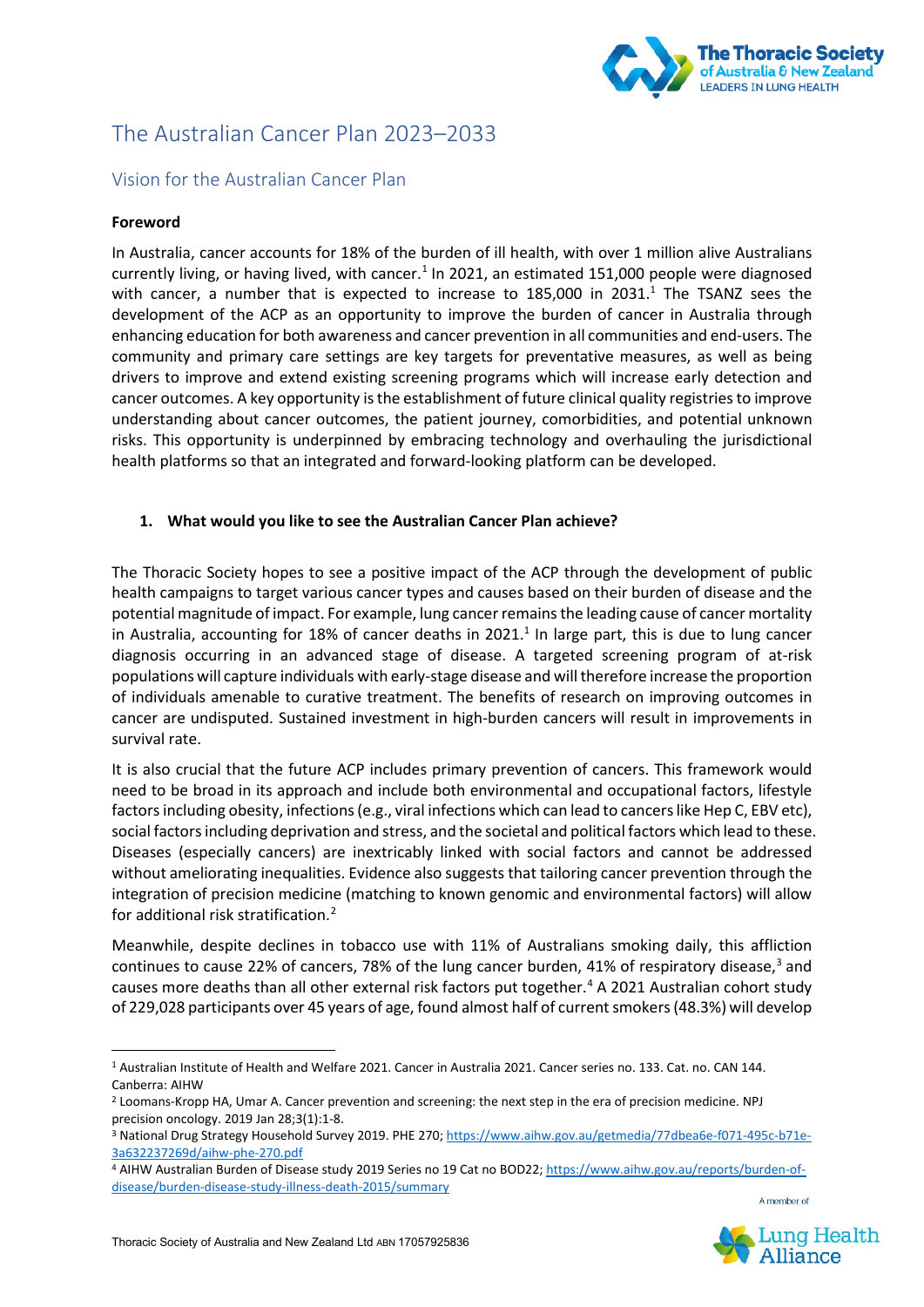

cancer by the age of 80 years.<sup>[5](#page-2-0)</sup> Australians with higher levels of socioeconomic disadvantage continue to experience a higher rates of tobacco use, where those living in the lowest socioeconomic areas are almost four-times more likely to smoke daily (18.1%), compared to those in the highest socioeconomic areas (5.0%).<sup>6</sup> Similarly, 25% of Indigenous Australians continue to be current daily smokers, which is a substantial decline from 35% prevalence rates in 2010, which should be applauded and celebrated. However, with one quarter of Aboriginal and Torres Strait Islander peoples still smoking daily, success cannot overshadow the need for continued dedication and concerted efforts to empowering successful long-term quit attempts across communities. Use of electronic cigarettes (e-cigs) is also a particular concern, with a 22% increase in uptake Australia-wide. Most concerning is the change identified in current e-cig use among youth aged 18-24 years and 25-29 years, with an observed 275% increase and 380% increase respectively, between 2016 and 2019.

Public health campaigns are urgently needed to disrupt traditional approaches to health communication with youth, to prevent initiation of tobacco smoking, as well as cigarette alternatives including e-cigs. It is well documented that anti-smoking campaigns in Australia regularly fall well below the best-practice minimum benchmarks.<sup>[7](#page-2-2)</sup> This is despite research demonstrating that public education through mass media is an effective means of reducing smoking prevalence and increasing uptake of evidence-based best-practices services such as Quitline. Meanwhile, novel and innovative technology-enhanced approaches aimed at youth are being called for to counter the insidious tactics being used by Big Tobacco thought outlets such as social media, influencers, and other channels.<sup>[8](#page-2-3)</sup> Better resource and promotion of existing evidence-based strategies<sup>[9](#page-2-4)</sup> and pharmacotherapies,  $^{10}$  $^{10}$  $^{10}$ known to be highly effective in supporting quit attempts, must be prioritised in Australia's national cancer agenda. Particularly given evidence of gross underutilisation,  $11, 12, 13$  $11, 12, 13$  $11, 12, 13$  $11, 12, 13$  $11, 12, 13$  that have led to assumptions of low efficacy<sup>[14](#page-2-9)</sup> and therefore an opportunity for misinformation to spread, including concerning reports where Australian clinicians lack knowledge about cigarette alternatives with their primary source of information coming via the media. Promotion of existing best-practice tobacco control strategies would simultaneously address economic loss, whereby approaches capitalising on existing financial investments and assets that are proven to successfully reduce tobacco use, would



<span id="page-2-0"></span><sup>5</sup> Weber et.al. 2021; Int J Cance[r https://pubmed.ncbi.nlm.nih.gov/34015143/](https://pubmed.ncbi.nlm.nih.gov/34015143/)

<span id="page-2-1"></span><sup>6</sup> National Drug Strategy Household Survey 2019. PHE 270[; https://www.aihw.gov.au/getmedia/77dbea6e-f071-495c-b71e-](https://www.aihw.gov.au/getmedia/77dbea6e-f071-495c-b71e-3a632237269d/aihw-phe-270.pdf)[3a632237269d/aihw-phe-270.pdf](https://www.aihw.gov.au/getmedia/77dbea6e-f071-495c-b71e-3a632237269d/aihw-phe-270.pdf)

<span id="page-2-2"></span><sup>7</sup> Tobacco in Australia – Facts & Issues. https://www.tobaccoinaustralia.org.au/chapter-14-social-marketing/14-3-publiceducation-campaigns-to-discourage-smokin[g https://www.tobaccoinaustralia.org.au/chapter-14-social-marketing/14-3](https://www.tobaccoinaustralia.org.au/chapter-14-social-marketing/14-3-public-education-campaigns-to-discourage-smoking) [public-education-campaigns-to-discourage-smoking](https://www.tobaccoinaustralia.org.au/chapter-14-social-marketing/14-3-public-education-campaigns-to-discourage-smoking) Accessed 4 March 2022

<span id="page-2-3"></span><sup>8</sup> Carson-Chahhoud KV, Ameer F, Sayehmiri K, Hnin K, van Agteren JEM, Sayehmiri F, Brinn MP, Esterman AJ, Chang AB, Smith BJ. Mass media interventions for preventing smoking in young people. Cochrane Database of Systematic Reviews 2017, Issue 6. Art. No.: CD001006. DOI: 10.1002/14651858.CD001006.pub3. Accessed 04 March 2022.

<span id="page-2-4"></span><sup>9</sup> Hartmann-Boyce J, Livingstone-Banks J, Ordóñez-Mena JM, Fanshawe TR, Lindson N, Freeman SC, Sutton AJ, Theodoulou A, Aveyard P. Behavioural interventions for smoking cessation: an overview and network meta-analysis. Cochrane Database of Systematic Reviews 2021, Issue 1. Art. No.: CD013229. DOI: 10.1002/14651858.CD013229.pub2. Accessed 04

March 2022.

<span id="page-2-5"></span><sup>&</sup>lt;sup>10</sup> Cahill K, Stevens S, Perera R, Lancaster T. Pharmacological interventions for smoking cessation: an overview and network meta-analysis. Cochrane Database of Systematic Reviews 2013, Issue 5. Art. No.: CD009329. DOI:

<sup>10.1002/14651858.</sup>CD009329.pub2. Accessed 04 March 2022.

<span id="page-2-6"></span><sup>11</sup> Carson KV, Smith BJ, Brinn MP, Peters MJ, Fitridge R, Koblar SA, Jannes J, Singh K, Veale AJ, Goldsworthy S, Litt J. Safety of varenicline tartrate and counseling versus counseling alone for smoking cessation: a randomized controlled trial for inpatients (STOP study). nicotine & tobacco research. 2014 Nov 1;16(11):1495-502.

<span id="page-2-7"></span><sup>12</sup> Carson-Chahhoud KV, Smith BJ, Peters MJ, Brinn MP, Ameer F, Singh K, Fitridge R, Koblar SA, Jannes J, Veale AJ, Goldsworthy S. Two-year efficacy of varenicline tartrate and counselling for inpatient smoking cessation (STOP study): A randomized controlled clinical trial. PloS one. 2020 Apr 29;15(4):e0231095.

<span id="page-2-8"></span><sup>13</sup> Luxton, N.A., P. Shih, and M.A. Rahman, Electronic cigarettes and smoking cessation in perioperative period of cardiothoracic surgery: views of Australian clinicians. International Journal of Environmental Research and Public Health, 2018. 15(2481): p. 1-14.

<span id="page-2-9"></span><sup>14</sup> McCausland K, Maycock B, Leaver T, Wolf K, Freeman B, Jancey J. E-cigarette advocates on Twitter: Content analysis of vaping-related tweets. JMIR public health and surveillance. 2020 Oct 14;6(4):e17543.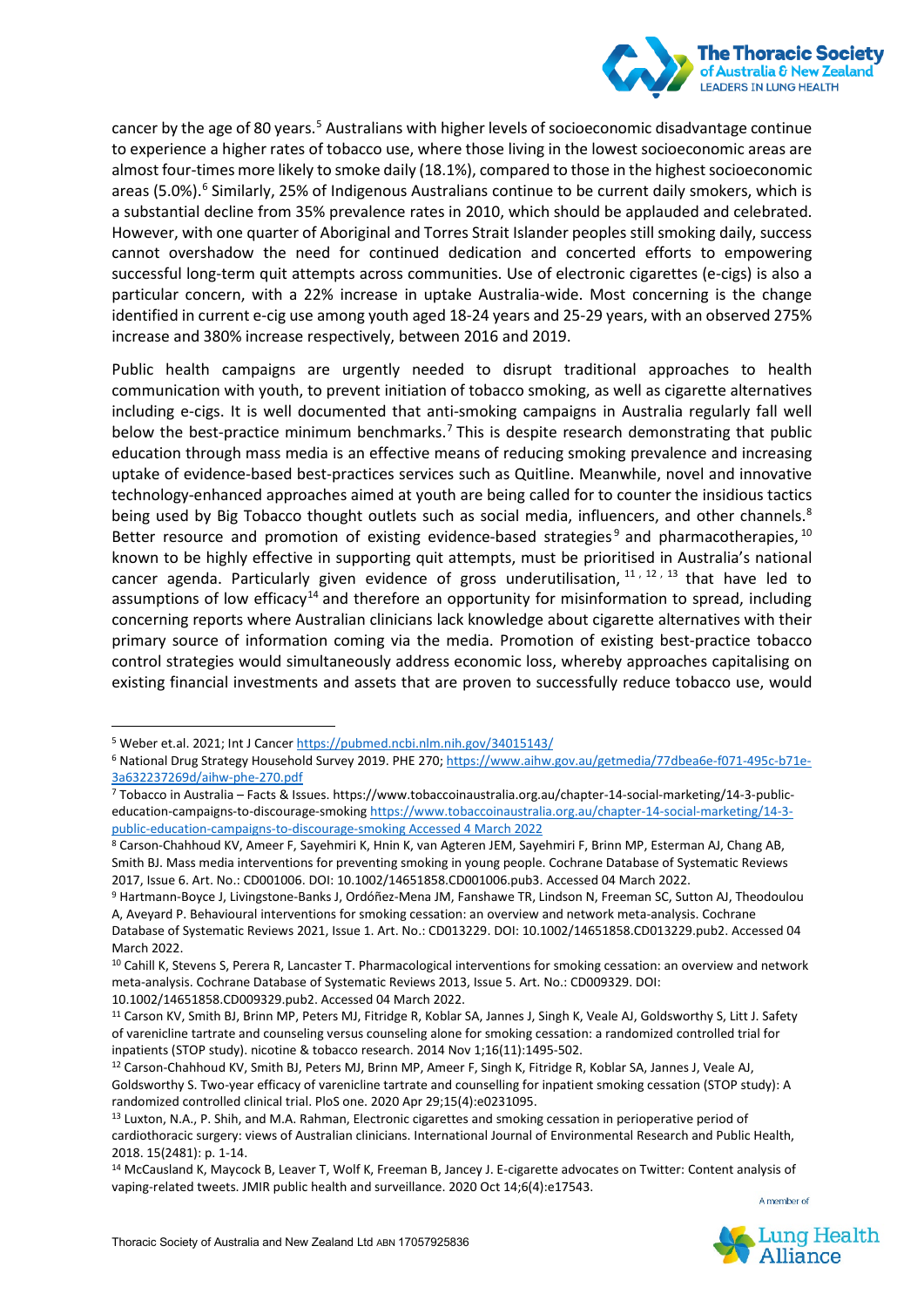

be maximised, which would subsequently lead to reduced burden of disease, reduced health care expenditure and improved quality of life, among a score of additional known benefits.

Awareness campaigns are also necessary to support the burden-driven focus related to other aspects of this proposal. All awareness campaigns should include a significant focus on vulnerable populations including regional/remote areas, Indigenous people, and those from other culturally and linguistically diverse backgrounds, as these groups remain at greatest risk and have worsened outcomes. Indigenous Australians are more likely to be diagnosed with cancer and are 40 per cent more likely to die from cancer than non-Indigenous Australians due to higher prevalence of cancer-related risk factors, coupled with a lower uptake of screening and diagnostic services, and notable difficulties in accessing appropriate health services.<sup>[15](#page-3-0)</sup> Additionally, individuals from culturally and linguistically diverse backgrounds have lower participation in prevention and screening programs than other Australians and often receive a later cancer diagnosis, which leads to poorer prognoses and outcomes. [16](#page-3-1)

The ACP provides the opportunity to regularly review existing and future public health campaigns to ensure that cancer types with the highest burden magnitude are addressed properly through personcentred approaches and communications of culturally appropriate and targeted public health campaigns. This regular review should be able to measure the impact that ACP interventions have made over the course of each project. Furthermore, there should be consideration in determining the implementation plan and linked budget of the future ACP. The Thoracic Society would like to see a strategic and considered plan to address burden and inequities relating to cancer prevalence and outcomes across Australia.

While the most common cancers – with the largest populations – are inherently associated with the highest direct costs, the ACP should also include a focus on less common and rare cancers in both primary care and community settings. Less common and rare cancers will, by definition, never exceed the burden of the single most common or deadly cancers, however, they collectively have an immense impact, accounting for 30% of new diagnosed cancer cases and 42% of all cancer deaths in 2017.<sup>1</sup> The Thoracic Society would like to see these numbers decrease through more frequent and targeted public health campaigns to improve current diagnosis, treatment and care pathways to ensure Australians are receiving adequate clinical care and early detection for all cancer types. These less common and rare cancers are also key areas for research funding to improve the timeliness of detection and prognosis. A key infrastructure for all cancers is finding a space in the national cancer screening programs. There are significant opportunities presented by screening at-risk individuals, collecting data, and making that available for further investigation. One such opportunity is to link these programs to a national clinical quality registry to capture and utilise longitudinal data.

# **2. What are the opportunities with the greatest potential to realise your vision?**

# **Extension of current cancer screening programs**

Currently, there are only three population-based cancer screening programs in Australia – breast, cervical and bowel cancers. Yet, among the most commonly diagnosed cancers are prostate, melanoma of the skin, and lung cancer, which collectively had 49,000 cases nationally in 2021.<sup>1</sup> Cancer screening programs are integral in increasing the likelihood of early detection, which facilitates appropriate and timely treatments and ultimately, contributes to better overall outcomes.<sup>[17](#page-3-2)</sup>





<span id="page-3-0"></span><sup>15</sup> Australian Institute of Health and Welfare (2018) Cancer in Aboriginal & Torres Strait Islander people of Australia, AIHW, Australian Government. Accessed 23 February 2022.

<span id="page-3-1"></span><sup>16</sup> Croager, E. Cancer doesn't discriminate by culture - nor should we. Cancer Council Australia. 1 Sept 2012

<span id="page-3-2"></span><https://www.cancer.org.au/blog/cancer-doesnt-discriminate-by-culture-nor-should-we> Accessed 23 February 2022.

<sup>17</sup> (Australian Institute of Health and Welfare, 2020)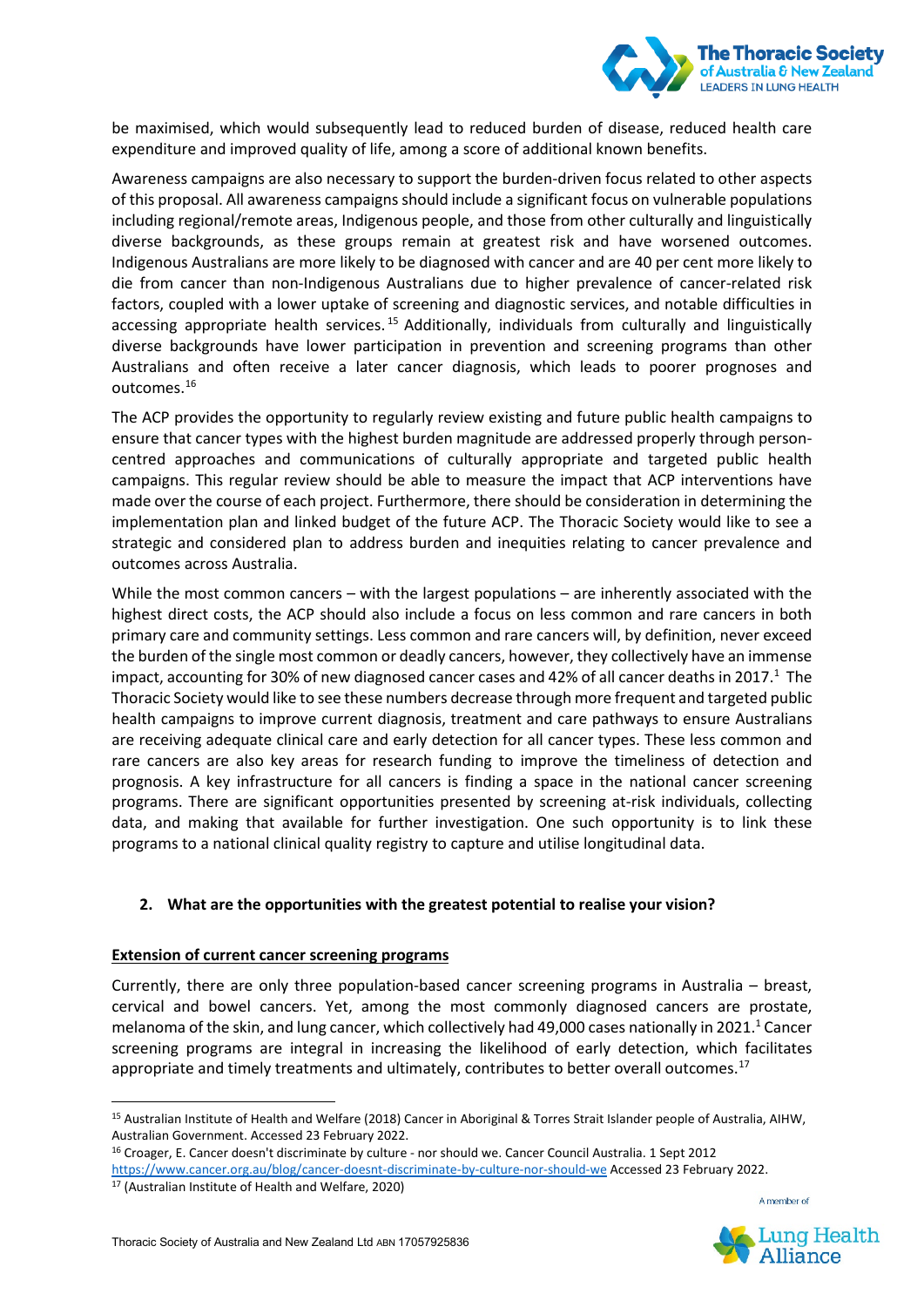

The implementation of a national screening program for lung cancer would be an integral element of improving current systems, as it has proven to be effective in increased detection and substantial reductions in mortality cases when high-risk populations are screened. In 2011, a landmark US National Lung Screening Trial found a 20% reduction in lung cancer specific mortality in the group that received three annual rounds of screening with low-dose CT compared to those who received standard chest radiography.<sup>[18](#page-4-0)</sup> These findings are further supported by a systematic review and metaanalysis of randomised controlled trials up to 2019, which confirmed a significant reduction in mortality between low-dose CT groups compared to those receiving standard care.<sup>[19](#page-4-1)</sup> Consequently, the development of a national targeted screening program for lung cancer in at risk-populations would improve the capacity to capture individuals with early-stage disease and increase the proportion of individuals amenable to curative treatment.

The TSANZ supports the extension of national cancer screening programs to include the most commonly diagnosed cancers, primarily with a focus on lung cancer screening, in order to address the overall burden of cancer in Australia by providing cost-effective, equitable, accessible, and acceptable national screening programs.

# **Health cancer screening linked to clinical quality registries**

An integral path to increasing the number and impact of national screening programs will involve the capacity to support and capture longitudinal data through the establishment of clinical quality registries (CQR) linked to national cancer screening programs in accordance with the Australian Commission on Safety and Quality of Health Care (ACSQHC) framework. In combination, national cancer screening programs and such CQRs will primarily improve cancer detection, as well as allowing for the exploration of clinical features, development, and prognosis of diagnosed patients using practice-based evidence.

As registries are associated with supporting robust data mining for variables, such as comorbidities and their links to cancer, the Thoracic Society recommends that CQRs are fully integrated between jurisdictions including provision to auto-retrieve data from existing health records to generate more accurate data around different cancer types and their burden on the Australian healthcare system. These CQRs should support continuous clinical quality improvement using algorithms recommended by the WHO to navigate outcomes and explore early interventions. A national cancer CQR will provide an easy-to-use database for clinicians, as well as providing the option for patients to interact with their own records through entering their own data and quality of life assessments.

Under Objective 6 of the WHO Global NCD Action Plan 2013-2020, the WHO has recommended the development, maintenance, and strengthening of cancer registries as a policy option to better understand national needs under their objective's aim "to monitor the trends and determinants of noncommunicable diseases and evaluate progress in their prevention and control"[20.](#page-4-2) The need for a national registry to collect vital data around cancer diagnosis, treatment pathways and frequency of recurrence post-treatment is widely recognised in Australia as essential to improving the capacity to provide accurate data on trends and patterns of cancer care, health service utilisation and cancer outcomes. [21](#page-4-3)



<span id="page-4-0"></span><sup>18</sup> Moyer VA. Screening for lung cancer: U.S. preventive services task force recommendation statement. Annals of Internal Medicine. 2014;160(5):330-8.

<span id="page-4-1"></span><sup>&</sup>lt;sup>19</sup> Huang KL, Wang SY, Lu WC, Chang YH, Su J, Lu YT. Effects of low-dose computed tomography on lung cancer screening: a systematic review, meta-analysis, and trial sequential analysis. BMC pulmonary medicine. 2019;19(1):126.

<span id="page-4-2"></span><sup>20</sup> World Health Organisation 2013. Global Action Plan for the Prevention and Control of Noncommunicable Diseases 2013- 2020. World Health Organisation. Geneva

<span id="page-4-3"></span><sup>&</sup>lt;sup>21</sup> Cancer Australia 2022. Improving Cancer Data: Stage, Treatment and Recurrence (STaR). Accessed 16 February 2022. <https://www.canceraustralia.gov.au/research/data-and-statistics/cancer-data/improving-cancer-data>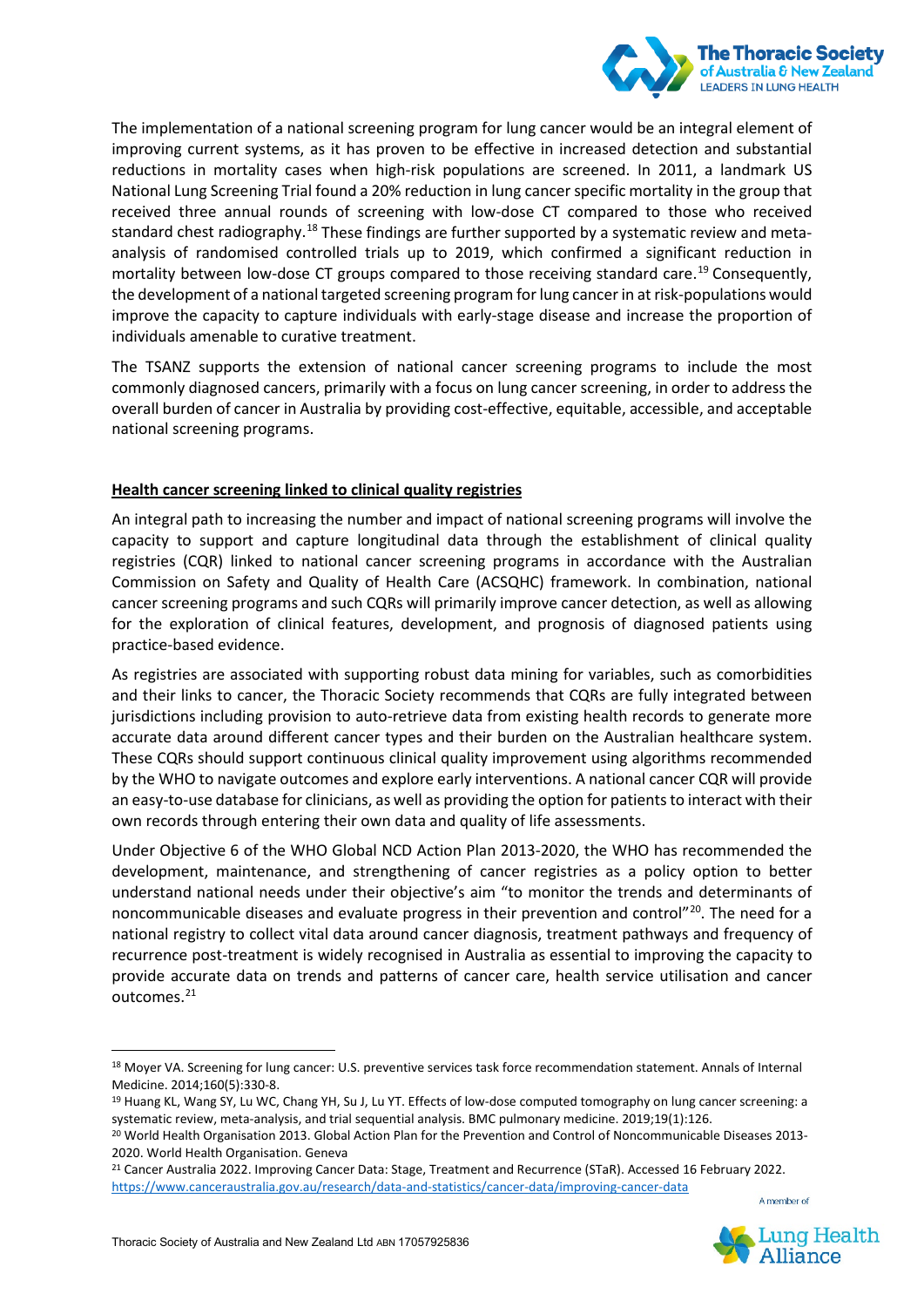

#### **Infrastructure to support programs**

To achieve optimal outcomes for Australians living with cancer, there needs to be adequate resources to support the development of equitable, accessible, and acceptable national programs such as the screening programs and national cancer CQR. This will require national leadership to address skill shortages through continued workforce development, as well as increased financial support for existing services and for digital and in-person health innovations.

#### **3. What examples and learnings can we build on as we develop the Australian Cancer Plan?**

#### **New Zealand Cancer Registry**

The New Zealand Cancer Registry (NZCR) provides an example of a notable national cancer registry. The NZCR is used as comprehensive national resource that collects data for almost all primary malignant disease (invasive and in-situ), providing critical information to researchers, epidemiologists, and policymakers to address the health burden of cancer in New Zealand. The records in the registry collect demographic information on age, gender, and ethnicity, as well as information on the tumour including the state of diagnosis of the tumour, site of primary cancer, type of cancer test, morphology, grade, staging information, and site-specific information.

The NZCR uses geographical coding and the two clinical coding systems, The WHO International Statistical Classification of Diseases and Related Health Problems (ICD) and the WHO International Classification of Diseases for Oncology (ICD-O), to classify both the tumour site and morphology.

The Thoracic Society believes that the NZCR provides a robust example of a national cancer registry that collects relevant information to inform incidence and mortality for monitoring service needs, patterns of care and national outcomes.

#### **Smoke-Free Aotearoa 2025**

Smokefree Aotearoa 2025 provides a primary example of an integrated policy process that incorporates the voices of most affected populations to facilitate sustainable action towards a smokefree goal by 2025.

In 2011, the New Zealand government adopted the Smokefree Aotearoa 2025 goal, which had the goal to reduce the daily smoking prevalence to less than five per cent of all population groups in New Zealand.<sup>[22](#page-5-0)</sup> In December 2021, the government launched the Smokefree Aotearoa 2025 Action Plan to meet the stated goal and address existing and persisting inequities. They identified three main outcomes as part of the Action Plan to reduce smoking rates and smoking-related harm:

- 1. Eliminate inequities in smoking rates and smoking-related illnesses
- 2. Create a smokefree generation by increasing the number of children and young people who remain smokefree
- 3. Increase the number of people who successfully quit smoking

Notably, the Action Plan includes six key focus areas that incorporate Māori leadership and decisionmaking across all levels; increased funding to health promotion and community activities; providing tailored wrap-around support; reducing addictiveness and appeal of smoked tobacco products;



<span id="page-5-0"></span><sup>&</sup>lt;sup>22</sup> Ministry of Health. 2021. Smokefree Aotearoa 2025 Action Plan - Auahi Kore Aotearoa Mahere Rautaki 2025. Wellington: Ministry of Health.